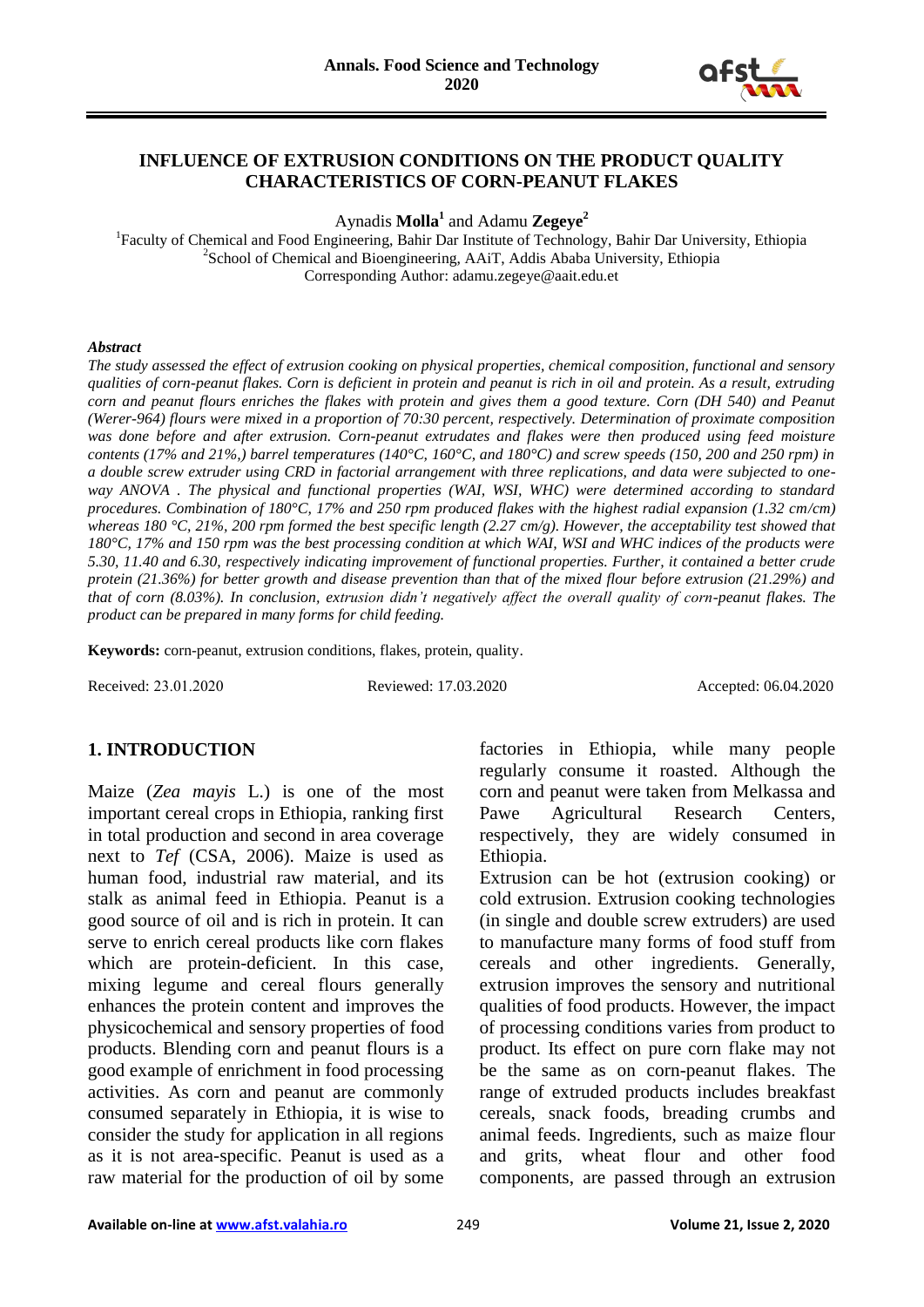

cooker under pressure, mechanical shearing stresses and elevated temperature, and expand rapidly as they are forced through the outlet die (Riaz, 2000; Cazzaniga *et al.*, 2001).

Suknark *et al*. (1998) demonstrated that directly expanded, snack like products could be made from combinations of various starches and up to 30% defatted peanut flour can be added to cereal flour. Fully defatted peanut is used as one component raw material in this study to increase the protein content of the mixture during extrusion. Defatting is recommended to avoid backflow of extrudates in extruders (Guy, 2001). Typical product attributes of concern for extruded products include expansion ratio, bulk density, water absorption index, water solubility index, water holding capacity, nutritional value and sensory qualities (Anderson and Hedlund, 1991; Ilo *et al*., 1996; Ding *et al*., 2005; Ding *et al*., 2006). Temperatures inside the barrel of an extruder can range from 100 to 200°C and moisture content can be from 13 to 30% depending on the characteristics of the required end-product (Cazanniga *et al*., 2001; Riaz, 2000 ). Two types of commercial products (rod shaped and puffed extrudates) are commonly used by researchers to be references for identifying optimum variables. In extrusion of cereal flour and starch based products, the qualities of the raw material such as the composition of starch, protein, lipid and fiber dictate product quality attributes, among others the expansion and functional properties. The objective of the study was therefore to evaluate the effect of extrusion variables (temperature, moisture content and screw speeds) on the chemical composition, physical and functional properties and sensory qualities of extruded corn-peanut flakes as well as to enhance the protein content of commonly consumed corn flakes.

# **2. MATERIALS AND METHODS**

Corn (DH 540) and Peanut (Werer 964) crops obtained from *Melkassa* and *Pawe* research centers, Ethiopia, respectively, were used to prepare corn-peanut flakes. The corn and peanut crops were milled to obtain flour. They were converted into flour separately, and their chemical composition (Table 1) was determined following the standard procedures described in AOAC (2000). Accordingly, the moisture and protein content of the samples were determined using air oven and Kjeldahl methods, respectively. Crude fat was analysed using Soxhlet extraction method involving hexane as a solvent. Crude fiber was determined by the non-enzymatic gravimetric method. The total percentage of carbohydrate content was calculated by difference. The corn was milled using a small scale hammer mill at a sieve size of 100 - 500 µm. Peanut was also milled by a small scale commercial laboratory grinder. Milled peanut flour was fully defatted by Soxhlet using Hexane (analytical grade) to remove its high fat content. Fully defatted peanut flour (FDPF) was further milled at a sieve size of 100 - 125  $\mu$ m. The corn and peanut flours were mixed at a proportion of 70% and 30%, respectively as recommended by Suknark *et al*. (1998). The composite flour was sealed in plastic bags and stored till the extrusion test was conducted. Ground flour samples were analyzed for proximate chemical composition before the extrusion in a double screw extruder.

Prior to the main extrusion test, preliminary tests were conducted to set the possible operating conditions. Accordingly, barrel temperatures(BT) of 140°C, 160°C and 180°C, feed moisture contents(MC) of 17% and 21%, screw speeds(SS) of 150, 200 and 250 rpm were selected based on the test findings and previous recommendations of Suknark *et al*. (1998) and Lazou and Krokida (2009). Extrusion was performed at Bahirdar University' laboratory on a pilot scale corotating twin screw food extruder (model Clextral, BC-21 N° 124, Firminy, France). The barrel has a smooth 300 mm useful length and consists of three modules each 100 mm long fitted with 25 mm diameter screws. Each zonetemperature was controlled by a Eurotherm controller (Eurroterm ltd., UK). Twin screw volumetric feeder (type KMV-KT20) delivered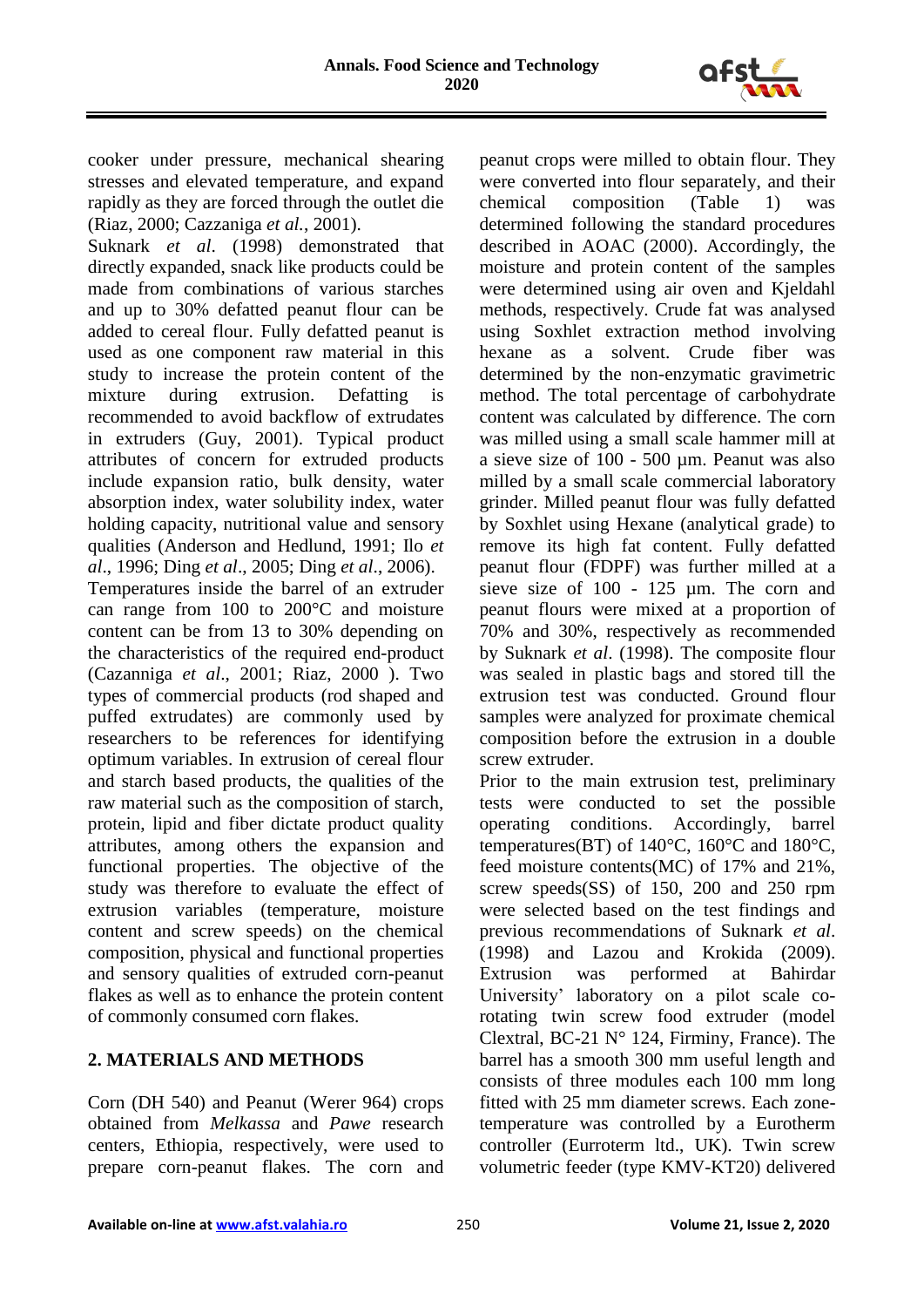

the raw material into the extruder inlet. While operating, water at  $22^{\circ}$ C was injected in the extruder via an inlet port by a positive displacement pump (DKM- Clextral, France). The end of the extruder was capped with a die plate, which held a die having circular openings. The die hole has 9 mm length and its diameter reduced from 5 mm to 2 mm. The pump was adjusted to give moisture contents of 21% and 17% in the mixes for a constant material feed rate of 7.3 kg/h using hydration equation suggested by Golob (2002) as:

$$
W_a = S_w \left[ \frac{m - m_o}{100 - m} \right]
$$

where:

*W<sup>a</sup>* - weight of water added (g);

*S<sup>w</sup>* - sample flour weight (g);

*m<sup>o</sup>* - original flour moisture content (% weight base);

*m* - required dough moisture level (% weight base).

During extrusion, samples were extruded as straight rope (rode) for a time interval of 10 s (Mason and Hoseney, 1986) so that approximately 100 cm long extrudate emerge from the die. Extruded samples were collected when the extrusion process parameters reach steady state in which there were no visible drifts in torque and die pressure (Garber *et al.,* 1997). The extruded products were placed on a table and allowed to cool for 30 minutes at room temperature for the measurement of weight, length and diameter (Ibanoglu, *et al.,* 2005) and to evaluate the expansion ratio (RE) and specific length of the products. Except the samples taken for moisture analysis, others were collected and sealed in plastic bags for 24 hr at ambient conditions. The corn-peanut flakes were prepared through cutting, shaping and subsequent oven drying of extrudates at a temperature of 85 $^{0}$ C.

# **Determination of the physical properties**

The samples were stored at 22 to  $24^{\circ}$ C, and physical properties determination and sensory evaluation were done within seven weeks after extrusion to avoid deterioration and loss of quality attributes. To measure the specific length and degree of expansion, sample products were extruded as straight ropes for a time interval of ten seconds. Length was measured by a pocket size steel tape of 1mm accuracy. The diameter of the extrudates was measured by a Vernier Caliper (Russia) having 0.05 mm accuracy. Weight was measured by a digital balance (ADAM, AFP 1200, South Africa) of 0.01 g sensitivity. A mean value of length (cm), weight (g) and diameter(cm) of 4, 4 and 10 measurements, respectively, was recorded for each experimental run to obtain accurate results. The expansion ratio (diametric) was calculated as the ratio of the diameter of the extrudate to the diameter of the die hole (Mason and Hoseney, 1986). The specific length of the extrudate was taken as the length (cm) of the extrudate per unit mass (g). The bulk density of the extrudates was calculated as described by Mason and Hoseney (1986):

$$
\rho = \frac{4w}{\pi d^2 * L}
$$

where:

 $\rho$  - Bulk density (g/cm<sup>3</sup>);

*d* - Diameter of extrudate (cm);

*L* - Length of extrudate (cm);

*w* - Weight of extrudate (g).

# **Functional properties**

Functional properties: water absorbing index (WAI), water solubility index (WSI) and water hydration capacity (WHC) were determined as per the standard procedures. WAI and WHC are used as indicators of starch gelatinization and measures of quality attributes of extruded products (Lo *et al*.,1998; Ding *et al*., 2005; Ding *et al.*,2006). Water solubility index (WSI) is used as a measure of starch degradation meaning that at lower WSI there is a minor degradation of starch and such condition leads to less numbers of soluble molecules in the extrudates (Hernandez-Diaz *et al.,* 2007). To determine WAI, 1.25 g sample was placed in about 40 ml centrifuge tube and suspended in 15ml distilled water. The sample was incubated by using a shaker (BI Barnstead lab/line) at about 25°C for 30 min and was centrifuged at 3000xg for 5 min. The mass of the whole centrifuged sample and that of the clear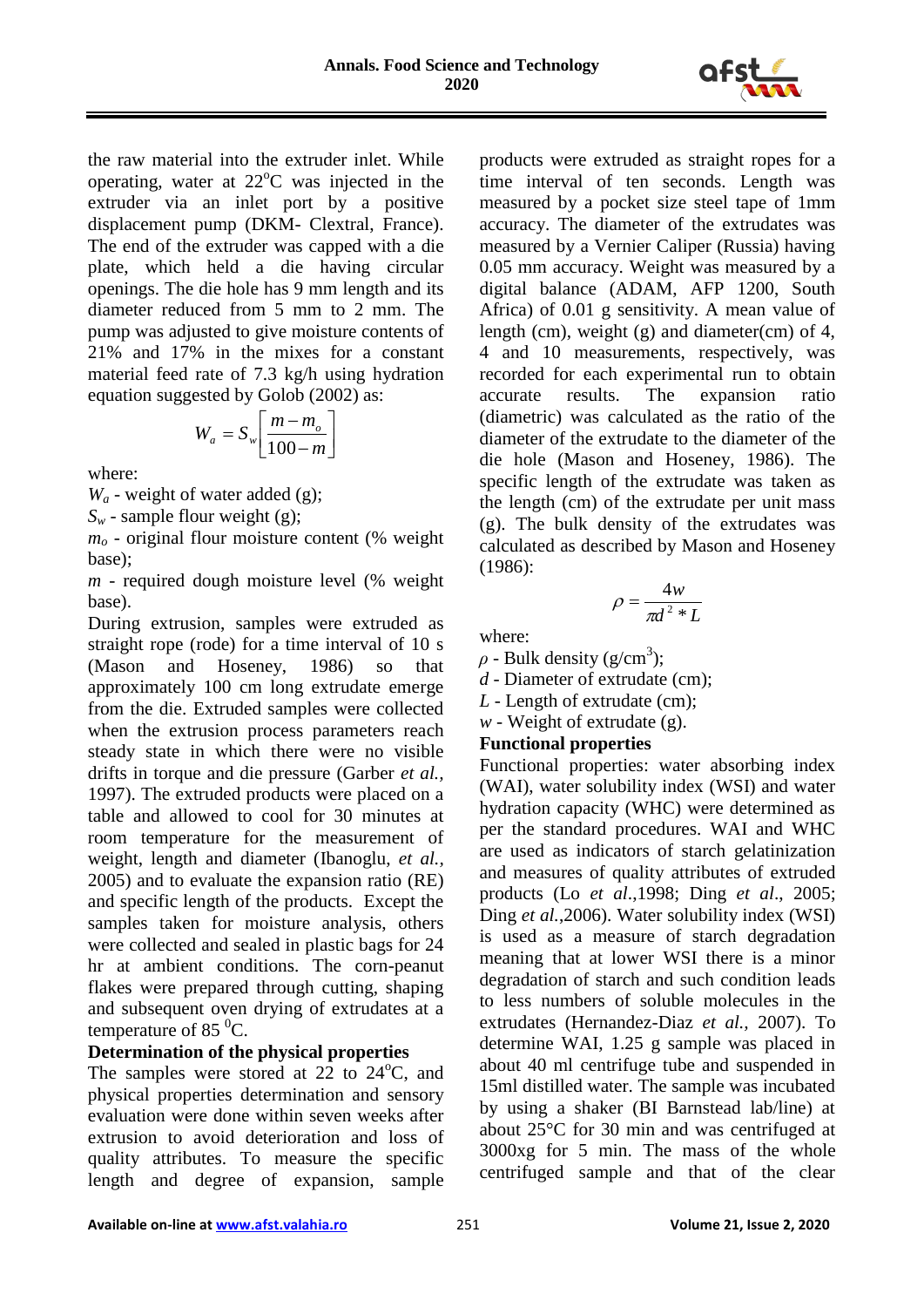

supernatant (after decantation) were individually recorded. The WAI was calculated as grams of absorbed water per gram of dry sample mass (1.25 g). The supernatant saved from WAI determination was evaporated at 105°C for overnight. The WSI was then calculated as a ratio of dry residue to the original mass (about1.25 g) used to estimate WAI and the result was expressed as percentage. The WHC of the puffed extruded product was estimated according to AACC (2000) official method of 56-20. To a sample (2.0 g) measured in about 100 ml centrifuge tube, 40 ml water was added, shook vigorously to thoroughly suspend the sample. After the sample suspension held for 10 min, it was centrifuged at 1000xg for 15 min. The clear supernatant was drained into pre - weighed and dried beaker for estimation of the WSI of the product. The residue and the tube were weighed and the hydration capacity was calculated as follows:

$$
WHC = \frac{(W_T + W_{SAT})}{W_S}
$$

where:

*WHC* - water hydration capacity;

 $W_T$  - weight of tube (g);

*WSAT* - weight of sediment (g);

*W<sup>S</sup>* - sample weight (g) (wet basis).

**Experimental design and data analysis**

The samples, in triplicate, were subjected to extrusion test at all combinations of the operating conditions (barrel temperature, feed moisture and screw speed) using CRD. A mixed factorial arrangement with 3(barrel temperatures: $140^{\circ}$ C,  $160^{\circ}$ C and  $180^{\circ}$ C) x 2(feed moistures:17% and 21%) x 3(screw speeds:150, 200 and 250 rpm) was used.

Data on proximate composition were collected before and after extrusion. The values of the physical, functional and sensory attributes were collected and subjected to one-way analysis of variance using SPSS version 18.0 statistical software (SPSS, 2009).

#### **Sensory evaluation**

Sensory evaluation consisting of twenty trained panelists (16 females and 4 males) was administered within seven weeks after extrusion using a 9-point Hedonic scale for color, flavor, texture and overall acceptance. Each panelist was asked to assign scores 1–9; 1 (dislike extremely) to 9 (like extremely), for visual color, flavor, texture (crispness /hardness) and overall acceptability. A sensory score of 5 or above was deemed acceptable and a sensory score below 5 was considered unacceptable. The evaluation was carried out within a week time after the production of the flakes. The coded flakes were arranged in a random order on white plates and served to the panelists. Panelists had rinsed their mouths between samples.

# **3. RESULTS AND DISCUSSION**

## **Proximate chemical composition of the products**

The chemical composition of the flours and extrudates at the most suitable processing condition (180°C barrel temperature, 17% moisture content and 150 rpm screw speed) as verified by overall acceptability test is presented in Table 1.

**Table 1.** Chemical composition of corn and defatted peanut flours before and after extrusion (g/100 g)

| Component               | Samples(mean $\pm$ SD) <sup>*</sup> |                              |                       |                        |  |  |  |  |  |  |
|-------------------------|-------------------------------------|------------------------------|-----------------------|------------------------|--|--|--|--|--|--|
|                         | Corn Flour                          | <b>Fully Defatted Peanut</b> | Mixture of the flours | Extrudate/flakes after |  |  |  |  |  |  |
|                         |                                     | Flour (FDPF)                 | before extrusion      | extrusion              |  |  |  |  |  |  |
| Moisture                | $9.49 \pm 0.02$                     | $9.67 \pm 0.03$              | $9.96 \pm 0.1$        | $5.25 \pm 0.84$        |  |  |  |  |  |  |
| Crude fat               | $4.44 \pm 0.04$                     | $2.22 \pm 0.09$              | $3.83 \pm 0.01$       | $2.24 \pm 0.06$        |  |  |  |  |  |  |
| Crude protein           | $8.03 \pm 0.04$                     | $53.54 \pm 0.02$             | $21.29 \pm 0.05$      | $21.36 \pm 0.06$       |  |  |  |  |  |  |
| Crude fiber             | $2.13 \pm 0.08$                     | $5.03 \pm 0.02$              | $2.85 \pm 0.05$       | $2.78 \pm 0.09$        |  |  |  |  |  |  |
| Total ash               | $1.41 \pm 0.05$                     | $4.17 \pm 0.03$              | $2.16 \pm 0.07$       | $2.16 \pm 0.03$        |  |  |  |  |  |  |
| Total carbohydrates     | $76.63 \pm 0.05$                    | $30.40 \pm 0.04$             | $62.76 \pm 0.06$      | $68.33 \pm 0.03$       |  |  |  |  |  |  |
| Utilizable carbohydrate | $74.50 \pm 0.03$                    | $25.37 \pm 0.07$             | $59.91 \pm 0.04$      | $65.55 \pm 0.02$       |  |  |  |  |  |  |
| Food energy (kJ/100g)   | $1506 + 0.06$                       | $1459 + 0.08$                | $1487 \pm 0.01$       | $1516 \pm 0.02$        |  |  |  |  |  |  |

\*Values except moisture are expressed in dry weight basis (DWB)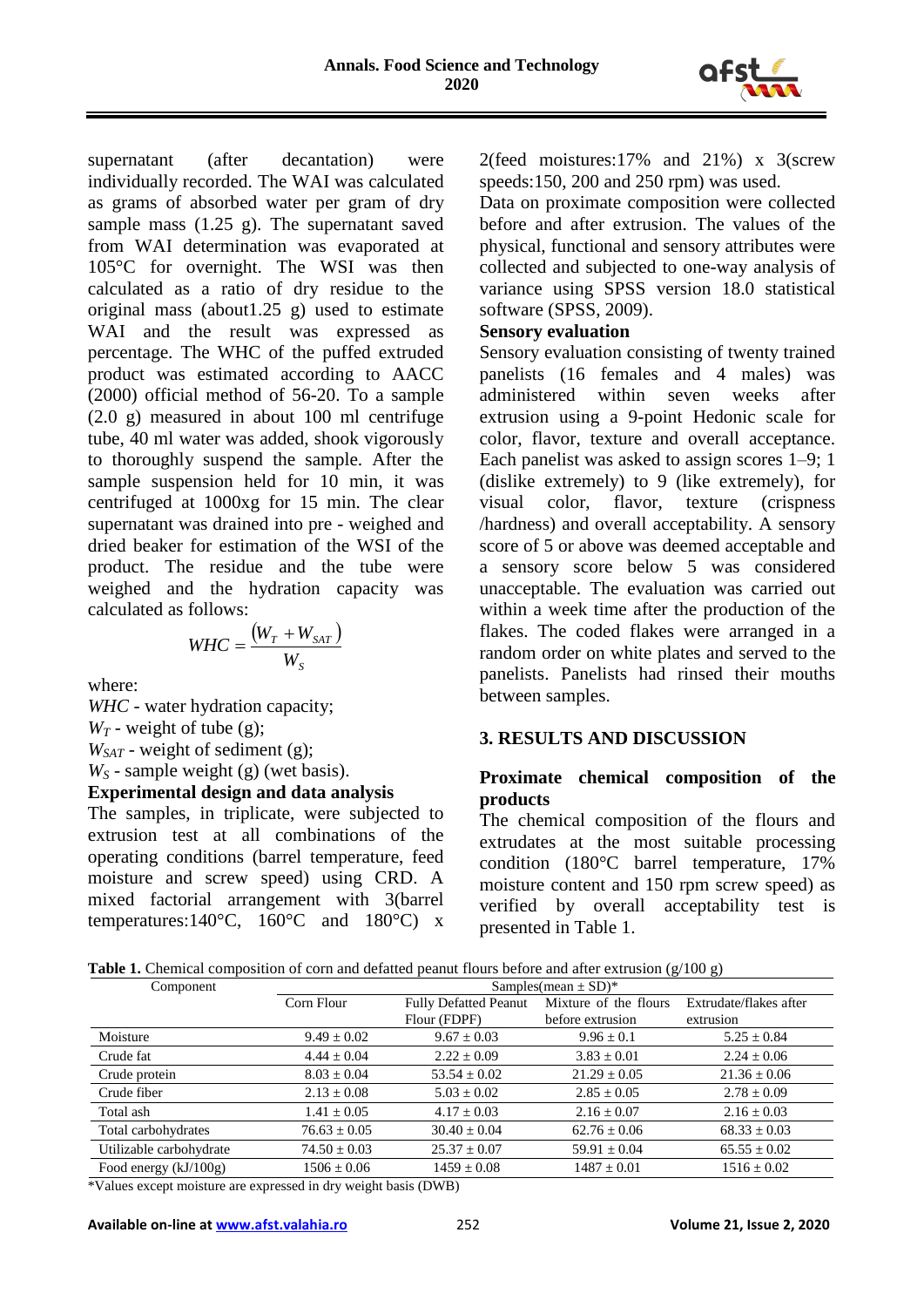

Crude protein content of FDPF (53.54%) was found to be nearly seven times greater than that of the corn (8.03%). The mixture of corn and fully defatted peanut flours after extrusion contained a better content of crude protein (21.36%) than that of the mixture of corn and FDPF before extrusion (21.29%) and corn's alone (8.03%). This shows that extrusion slightly improves but doesn't significantly increase the protein content of extrudates. Corn has the highest total carbohydrate (76.63%) and utilizable carbohydrate (74.50) than peanut which contained 30.40% total carbohydrate and 25.37% utilizable carbohydrate. It is because peanut is an oil crop and contains higher percentage of protein than corn.

## **Physical properties of the corn-peanut extrudates**

Of all the properties, the expansion ratio (diametric) or radial expansion (RE) and specific length or axial expansion (SL or AE) are very important as extrusion is a size enlargement process. The physical properties of the samples during extrusion were affected by the changing operating conditions (Table 2). Barrel temperature significantly affected the radial expansion (P<0.01). The expansion ratio (RE) increased from 1.12 cm/cm to 1.28 cm/cm when temperature increased from 140°C to

180 $\degree$ C at constant MC(17%) and rpm (150) in the combination, from 140°C, 17% MC, 150 rpm to  $180^{\circ}$ C,  $17\%$  MC,  $150$  rpm. This is an indication that heating causes moisture loss and reduction of viscosity which in turn improves the expansion of extruded products. Ding *et al*., (2005) also reported that the viscosity of feed material decreased as barrel temperature increased which results in better expansion.

Previous studies showed that increasing temperature increases expansion ratio (RE) up to a certain temperature, then it tended to decrease usually because of product collapse (Kim and Maga, 1993). A product collapse may be seen at higher temperatures as extrusion temperatures may exceed 200°C. Generally, increasing feed moisture caused a decrease in radial expansion (example, 1.12 to 1.10cm/cm) which is due to reduction of elasticity of the starch based material. However, specific length (AE) increased with feed moisture (example, 1.28 to1.43cm/g). Similar observations were reported by Faubin and Hoseney (1982a) and Owusu-Ansah *et al*. (1984). Axial expansion increased as screw speed increased from 150 to 200 rpm and decreased afterwards at 250 rpm.

**Table 2.** Physical properties of the corn-peanut extrudates.

|                      | Operating  |                               |                                |                                |                    |                     |                                                                                        | Product physical properties at different screw speeds (mean $\pm$ SD) <sup>*</sup> |                               |                                                    |                    |                                       |                                       |                                          |                    |                     |
|----------------------|------------|-------------------------------|--------------------------------|--------------------------------|--------------------|---------------------|----------------------------------------------------------------------------------------|------------------------------------------------------------------------------------|-------------------------------|----------------------------------------------------|--------------------|---------------------------------------|---------------------------------------|------------------------------------------|--------------------|---------------------|
|                      | conditions | $SS=150$ rpm                  |                                |                                |                    |                     | $SS = 200$ rpm                                                                         |                                                                                    |                               |                                                    |                    | $SS = 250$ rpm                        |                                       |                                          |                    |                     |
| <b>BT</b><br>$(^0C)$ | MC<br>(% ) | <b>RE</b><br>$\text{(cm/cm)}$ | SL<br>$\text{(cm/g)}$<br>$=AE$ | BD.<br>$(g\text{cm}^3)$        | DMC<br>(% )        | <b>FMC</b><br>(% )  | RE<br>(cm/cm)                                                                          | <b>SL</b><br>$\text{(cm/g)}$<br>$=AE$                                              | <b>BD</b><br>$(g\text{cm}^3)$ | DMC<br>(% )                                        | <b>FMC</b><br>(% ) | RE<br>$\text{(cm/cm)}$                | <b>SL</b><br>$\text{(cm/g)}$<br>$=AE$ | <b>BD</b><br>(g/cm <sup>3</sup> )        | DMC<br>(% )        | <b>FMC</b><br>(% )  |
|                      | 17         | $1.12 +$<br>0.05              | $1.28 +$<br>0.01               | $0.79 +$<br>0.05               | $6.20 \pm$<br>0.12 | 15.36<br>± 0.76     | 1.13<br>$+$<br>0.15                                                                    | $.59 \pm$<br>0.11                                                                  | 0.05                          | $0.66 \pm 8.34 \pm 0.06$<br>0.23                   | 15.05<br>$+0.88$   | 1.25<br>$\div$<br>0.05                | 1.35<br>$+$<br>0.22                   | $0.61 \pm$<br>0.02                       | $7.77 +$<br>0.33   | 14.84<br>$\pm 0.84$ |
| 140                  | 21         | $1.10 +$<br>0.18              | 0.03                           | $1.43 + 0.84 +$<br>0.03        | $7.52 +$<br>0.56   | 19.00<br>$\pm 0.76$ | 0.29                                                                                   | 0.02                                                                               | 0.01                          | $1.11 + 1.87 + 0.74 + 7.67 +$<br>0.45              | 19.87<br>$+0.66$   | $1.12 +$<br>0.02                      | $1.74 +$<br>0.22                      | $0.67 + 8.86 +$<br>0.06                  | 0.56               | 19.43<br>$+0.68$    |
|                      | 17         | $1.17 +$<br>0.11              | 0.04                           | 0.01                           | 0.78               | $+0.18$             | $1.51 \pm 0.71 \pm 5.75 \pm 15.30$ $1.18 \pm 1.57 \pm 0.63 \pm 6.44 \pm 14.98$<br>0.05 | 0.02                                                                               | 0.01                          | 0.89                                               | ± 0.81             | $1.29 \pm$<br>0.22                    | 0.07                                  | $1.36 \pm 0.55 \pm 5.46 \pm 1.5$<br>0.02 | 0.43               | 14.28<br>$+0.18$    |
| 160                  | 21         | $1.14 \pm$<br>0.13            | $1.05 +$<br>0.10               | $0.8 \pm$<br>0.01              | $6.07 +$<br>0.22   | 18.53<br>$+0.22$    | $1.17 \pm 1.78 \pm 1.78 \pm 1.12$<br>0.04                                              | 0.05                                                                               | $0.6 \pm$<br>0.02             | $5.79 \pm$<br>0.54                                 | 15.30<br>$+0.56$   | $1.19 \pm$<br>0.06                    | 0.03                                  | $1.71 \pm 0.57 \pm 0.57$<br>0.013        | $4.62 +$<br>0.67   | 14.58<br>$+0.45$    |
|                      | 17         | 1.28<br>$\pm 0.09$            | $1.09 +$<br>0.01               | 0.61<br>$+$<br>0.02            | $5.25 +$<br>0.84   | 14.40<br>$+0.47$    | $1.30 +$<br>0.03                                                                       | $1.61 \pm$<br>0.08                                                                 | $0.55 +$<br>0.05              | $4.44 +$<br>0.76                                   | 13.95<br>$+0.60$   | $1.32 +$<br>0.04                      | $1.57 +$<br>0.21                      | $0.38 +$<br>0.07                         | $4.48 \pm$<br>0.25 | 12.03<br>$+0.34$    |
| 180                  | 21         | $1.20 +$<br>0.55              | 0.15                           | $0.79 + 0.65 + 5.94 +$<br>0.08 | 0.65               | 18.11<br>$+0.64$    | 0.06                                                                                   | 0.13                                                                               | 0.04                          | $1.20 \pm 2.27 \pm 0.57 \pm 4.71 \pm 1.20$<br>0.78 | 16.40<br>$+0.72$   | $1.28 + 2.06 + 0.50 + 4.87 +$<br>0.07 | 0.03                                  | 0.05                                     | 0.18               | 14.23<br>$+0.45$    |

RE= radial expansion=expansion ratio(diametric), SL= specific length or AE=axial expansion, BD= bulk density, FMC= fresh extrudate moisture content, DMC =dry extrudate moisture content.

\*Means of each physical property at all combinations of BT, MC and SS in each column are significantly different (P <0.05), \*values are triplicate means ± SD, BT=barrel temperature,SS=screw speed, MC=moisture content.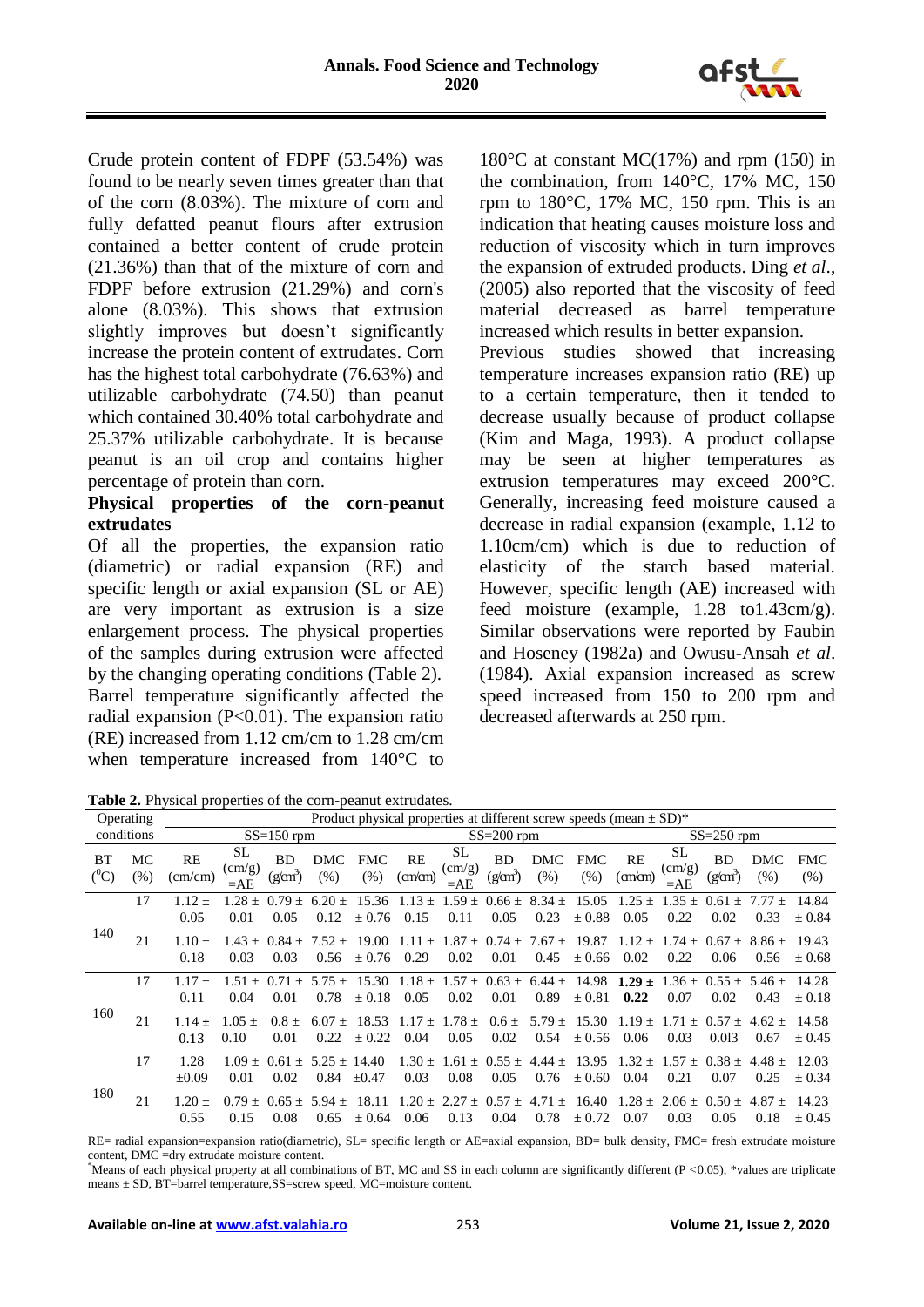

In the present investigation, it was observed that radial expansion increased with screw speed at constant barrel temperatures and moisture contents. The same has been reported by other researchers (Chinnaswamy and Hana, 1990; Mezreb *et al*., 2003).

The combined effect of barrel temperature, moisture content and screw speed showed that the highest radial expansion (1.32) was observed at the lowest moisture content (17%), the highest temperature (180°C) and the highest screw speed (250 rpm). The lowest and highest barrel temperatures (140°C, 180°C) and the highest moisture content (21%) registered the lowest radial expansion (1.10). The expansion properties of cereals have been related to the degree of gelatinization. Higher expansion volume indicates a greater starch gelatinization. Specific length (cm/g) relates extruded product length to its weight and measures the axial expansion of the extrudute. Extruding at 180°C, 21% and 200 rpm results in high specific length, whereas extruding at 160°C, 17% and 150 rpm gave low specific length.

Screw speed significantly affected the specific length of the extrudates and the highest was recorded at 200 rpm. But, barrel temperature and feed moisture content did not significantly affect extrudates' specific length. Increasing screw speed up to 200 rpm and declined afterwards. Lo *et al.* (1998) reported that axial expansion increased with screw speed at the expense of radial puffing. This was believed to be due to less resistance at the die due to lower die-pressure observed at high screw speed. However this explanation could not be fully verified in the current study. The density of extruded products decreased with an increase in radial expansion. Earlier it was reported that the more the extrudates expand in either the axial and radial direction, the less dense they become indicating the higher proportion of starch gelatinization (Hsieh *et al*., 1993).

Lawton *et al*. (1985) reported that density decreases with increase in extrusion barrel temperature due to starch gelatinization. Increased gelatinization increases volume of

products consequently bulk density decreased  $(0.84 \text{ to } 0.38 \text{ g/cm}^3)$  as observed in this work. This was due to low viscosity at increased temperature allowing the dough to expand. The result was in agreement with the work of Suknark *et al*. (1998), who reported that an increase in moisture content from 18% to 22% tended to increase the bulk density of extrudates. An increase in the barrel temperature increased the degree of superheating of water in the extruder encouraging bubble formation and also a decrease in melt viscosity leading to reduced density which was supported by the finding of Fletcher *et al*. (1985). Similar results have been observed by Lawton *et al*. (1985) and Mercier and Feillet (1975). Feed moisture has been found to be the main factor affecting extrudate density next to barrel temperature. The high dependence of bulk density and expansion ratio on feed moisture would reflect its influence on elasticity characteristics of the starch-based material.

Commercial corn products generally have a bulk density between 50 and 300  $\text{kg/m}^3$ (Harper, 1981). The results of the current investigation showed higher bulk densities reaching up to  $840 \text{ kg/m}^3$ . Products extruded at high temperature, which showed higher degree of gelatinization and lower density, retained the lowest moisture after puffing. The high bulk density of Corn and FDPF mix extrudate could be due to the relatively high level of protein content of peanut. Extruded volume of cereals and starches decreased with increasing amount of protein (Faubion and Hoseney, 1982a).

## **Functional properties of the extruded products**

WAI and WSI were 4.51 and 14.18, respectively, at conditions of 17% moisture content, 180°C and 250 rpm showing comparative improvement of functional properties in a mix of Corn and FDPF. The WAI values varied between 4.51 and 5.42 when the temperature decreased from 180°C to 140 $\degree$ C at constant MC (17 %) and SS (250 rpm) in the three combinations involving 140°C, 160°C and 180°C. In this same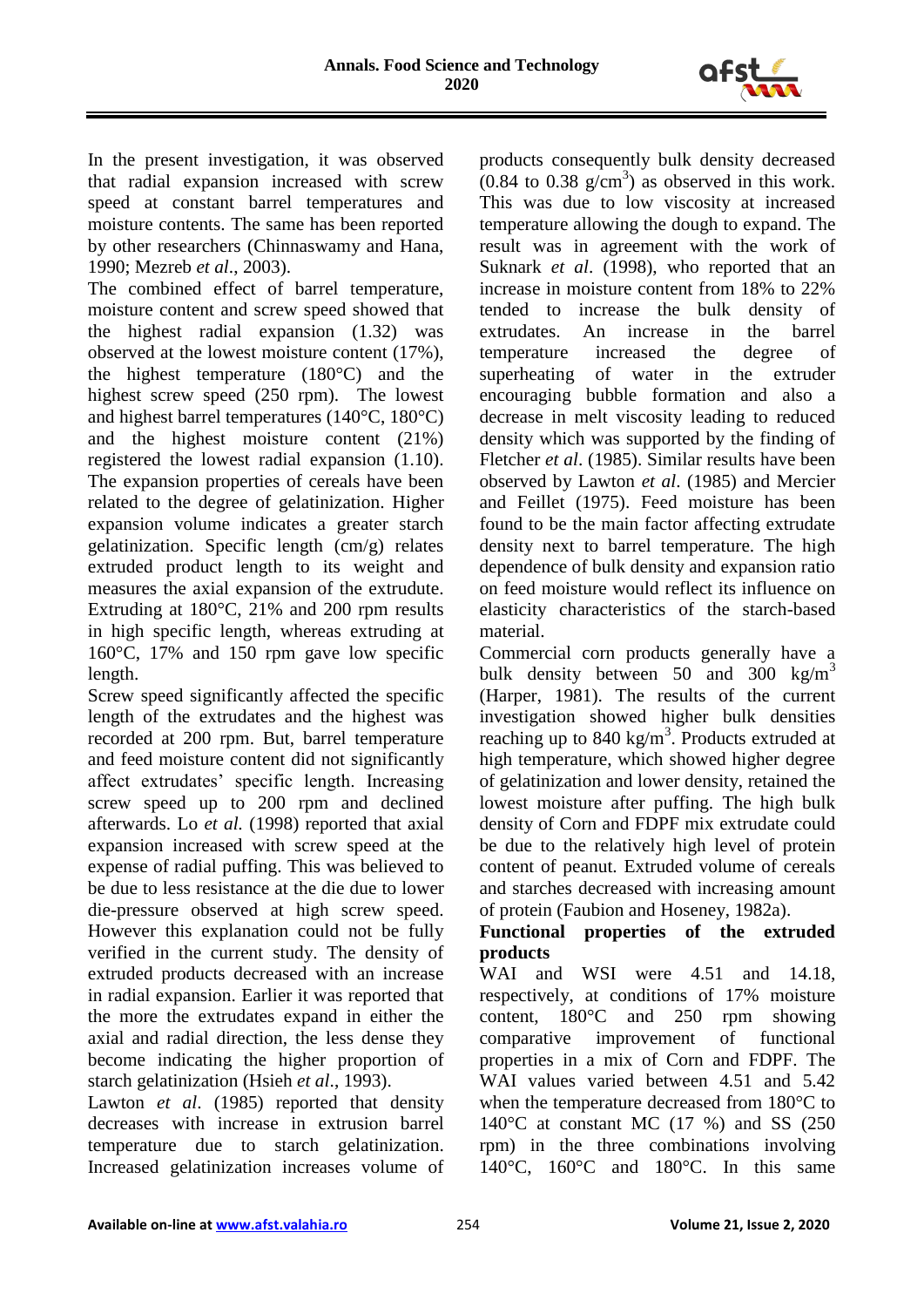

extrusion condition, the range of WSI values was found to be within 11.69 to 14.18 except that WAI decreased with temperature while WSI increased with the same. With each of the temperatures (140°C, 160°C and 180°C) in the combinations at constant MC (21%) and SS (150 rpm), the WAI values were 4.74, 5.12 and 5.25, respectively which justifies the findings of Lazou and Krokida (2009). But a constant rise of WAI values was not noted with increased temperature in the present investigation. Pure corn has WAI and WSI values of  $5.7932 \pm 0.064$  and  $11.7987 \pm 1.417$ , respectively (Lazou and Krokida, 2009) at operating conditions of 16% moisture content, 200°C and 6.84 kg/h flow rate.

With an increase in screw speeds at constant temperatures of 140°C/160°C and 21% MC as well as 160°C and 17% moisture, the WHC values decreased. In general, the results showed no uniform increase or decrease of functional property values. However, there are indications about the influence of operating conditions on WAI, WSI and WHC. Details of the results are given in Table 3.

### **Sensory qualities of the products**

Sensory evaluation in terms of color, flavor, texture and overall acceptance were conducted for 12 selected products (6 corn flour extrudates and 6 mixes of corn and FDPF extrudates). Extruded samples produced at constant temperature of 180 °C and 17% MC with varying screw speeds of 150, 200 and 250 rpm were considered for the evaluation because of their high radial expansion and effect on

aflatoxin reduction (Aynadis and Adamu, 2014). Accordingly, the best combination of operating conditions which produced the most preferred sample was 180°C, 17% and 150 rpm registering an overall acceptance of 8.50 points for pure corn flakes and 5.64 for the cornpeanut flake. The mean sensory scores of these products are summarized in Table 4.

The sensory score for color, flavor, and texture indicated that all products have a mean value greater than 5, indicating that the products are well liked by panelists. Scores of color, flavor, texture, and overall acceptance revealed that differences exist between the products. All products processed at a moisture content of 21% had a relatively lower overall acceptance score. Clear differences in color and flavor were detected between the products from the two (corn, and mix of corn and FDPF) with a highest being for mix of corn and FDPF. Processing conditions of 180°C, 17% moisture content and 150 rpm screw speed provided the best score in texture. Generally extrudates of composite flour of corn and FDPF possessed better flavor and color than pure corn, though they had harder texture. As extrusion is a size enlargement process, especially higher radial expansion can be related to soft texture which ultimately enables products to gain acceptability by consumers. Extrusion at 180°C barrel temperature produces maximum radial and higher axial expansion resulting in lowest moisture after puffing, lowest bulk density and a softer extrudate.

| Table 3. Functional properties of the flakes. |
|-----------------------------------------------|
|-----------------------------------------------|

| Operating  |           | Product functional properties (mean $\pm$ SD) |                 |                |              |                                                     |                  |                |                 |                |  |  |  |
|------------|-----------|-----------------------------------------------|-----------------|----------------|--------------|-----------------------------------------------------|------------------|----------------|-----------------|----------------|--|--|--|
| conditions |           |                                               | $SS=150$ rpm    |                |              | $SS=200$ rpm                                        |                  | $SS = 250$ rpm |                 |                |  |  |  |
| BT (°C)    | МC<br>(%) | WAI                                           | WSI             | <b>WHC</b>     | WAI          | WSI                                                 | <b>WHC</b>       | WAI            | WSI             | <b>WHC</b>     |  |  |  |
| 140        | 17        | $442 + 0.050$                                 | $10.80 + 0.035$ | $6.31 + 0.026$ |              | $4.18 + 0.015$ 15.06 + 0.025                        | $5.18 + 0.045$   | $5.42 + 0.110$ | $11.69 + 0.035$ | $6.42 + 0.038$ |  |  |  |
|            | 21        | $4.74 + 0.030$                                | $9.47 + 0.025$  | $5.74 + 0.042$ | $4.53+0.013$ | $9.84 + 0.015$                                      | $5.53 + 0.023$   | $5.00 + 0.015$ | $10.97 + 0.033$ | $5.10 + 0.017$ |  |  |  |
| 160        | 17        | $5.59 + 0.025$                                | $10.77 + 0.021$ | $6.59 + 0.019$ |              | $5.51 \pm 0.035$ $12.01 \pm 0.022$ $6.51 \pm 0.012$ |                  | $5.08 + 0.045$ | $13.53 + 0.036$ | $6.08 + 0.016$ |  |  |  |
|            | 21        | $5.12 + 0.015$                                | $9.89 + 0.054$  | $6.12 + 0.029$ | $5.07+0.022$ | $9.46 + 0.025$                                      | $6.07 + 0.020$   | $3.63 + 0.031$ | $16.10 + 0.012$ | $4.63 + 0.037$ |  |  |  |
|            | 17        | $5.30 + 0.002$                                | $11.40 + 0.011$ | $6.30 + 0.007$ |              | $5.48 + 0.011$ $11.20 + 0.017$                      | $6.48 + 0.009$   | $4.51 + 0.021$ | $14.18 + 0.004$ | $5.51 + 0.003$ |  |  |  |
| 180        | 21        | $5.25 + 0.023$                                | $9.90 + 0.001$  | $6.25 + 0.046$ |              | $5.43+0.016$ $12.17+0.025$                          | $6.44 \pm 0.030$ | $5.23 + 0.007$ | $1.95 + 0.045$  | $6.23 + 0.029$ |  |  |  |

WAI=water absorbing index, WSI= water solubility index, WHC= water hydration capacity.

\*Means of each functional property at all combinations of BT, MC and SS in each column are significantly different ( $P > 0.05$ ).

\*Values are triplicate means ± SD.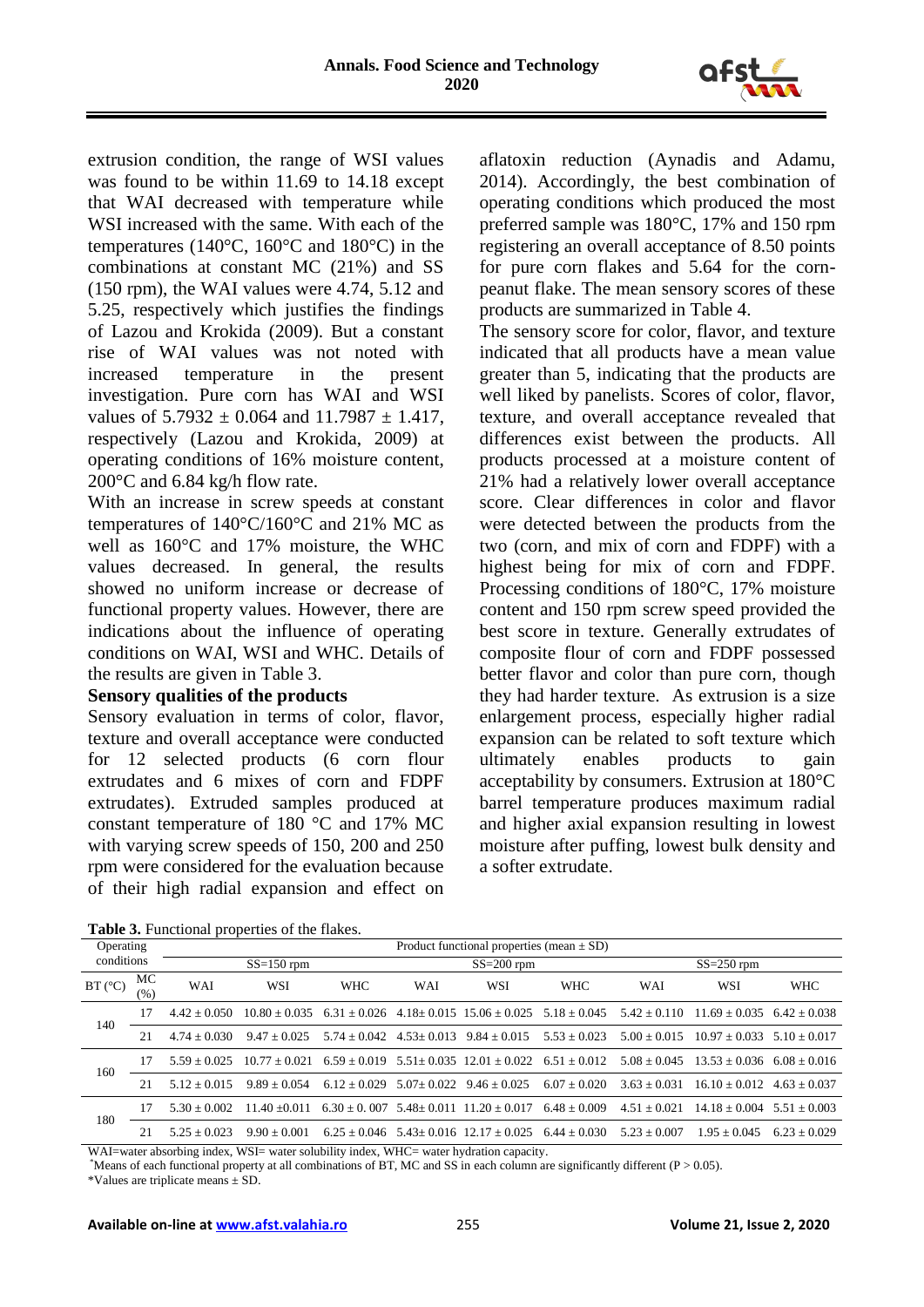

|             | Operating<br>conditions |                     | Sensory values $(N=20)$ * |                                           |                                                  |                            |                |        |                                                           |                                                                                                               |                   |                                 |                                                 |                       |      |
|-------------|-------------------------|---------------------|---------------------------|-------------------------------------------|--------------------------------------------------|----------------------------|----------------|--------|-----------------------------------------------------------|---------------------------------------------------------------------------------------------------------------|-------------------|---------------------------------|-------------------------------------------------|-----------------------|------|
| Product     |                         |                     | $SS=150$ rpm              |                                           |                                                  |                            | $SS = 200$ rpm |        |                                                           |                                                                                                               |                   | $SS = 250$ rpm                  |                                                 |                       |      |
|             | BT<br>$\rm ^0C$         | MC<br>$\frac{0}{0}$ | Color                     | Flavor                                    | <b>Texture</b>                                   | cceptance<br><b>verall</b> | Color          | Flavor | <b>Texture</b>                                            | $\nu$ er all                                                                                                  | $rac{8}{9}$ Color | Flavor                          | <b>Texture</b>                                  | aceptance<br>Over all |      |
| Corn flour  |                         | 17                  |                           | $8.08 + 1.82$ $7.65 + 1.26$ $8.68 + 1.87$ |                                                  | 8.50                       |                |        | $7.59 \pm 1.33$ $7.33 \pm 1.54$ $8.55 \pm 1.56$ $8.33$    |                                                                                                               |                   |                                 | $7.38 \pm 1.45$ $7.21 \pm 2.55$ $8.34 \pm 1.23$ | 8.12                  |      |
| extrudate   | 180                     | 21                  |                           |                                           | $7.11 + 1.23$ $7.16 + 2.42$ $8.10 + 1.76$ $7.78$ |                            |                |        | $7.07 \pm 1.65$ $7.08 \pm 2.11$ $7.68 \pm 1.36$           | 7.45                                                                                                          |                   | $7.01 \pm 1.33$ $7.00 \pm 0.05$ | $7.13 + 1.92$                                   | 7.12                  |      |
| mix of Corn |                         | 17                  |                           |                                           | $8.54 + 1.25$ $8.50 + 0.55$ $6.08 + 1.39$        |                            |                |        | 5.64 $8.23 \pm 1.67$ $8.23 \pm 0.45$ $5.90 \pm 1.82$ 5.42 |                                                                                                               |                   |                                 | $7.81 \pm 1.89$ $8.08 \pm 0.34$ $5.78 \pm 1.35$ | 5.22                  |      |
| and FDPF    |                         | 180                 | 21                        |                                           |                                                  |                            |                |        |                                                           | $7.45 \pm 0.98$ $7.56 \pm 0.43$ $5.35 \pm 1.66$ $5.14$ $7.33 \pm 0.92$ $7.34 \pm 1.55$ $5.15 \pm 1.25$ $5.10$ |                   |                                 | $7.12 + 1.77$ $7.21 + 1.89$                     | $5.07 + 1.90$         | 5.05 |

**Table 4.** Sensory values of the extruded products by Hedonic Test Scale\*

BT - barrel temperature, MC - moisture content, SS - screw speed.

\*Samples were evaluated in rod form.

\*1=extremely dislike, 5=neither like nor dislike, 9=extremely like.

\* N=number of panelists, \*means±SD.

With 140°C barrel temperature, extruded products were less expanded, more dense, very hard and had uncooked pasta- like appearance with high moisture puffing. Even if, products processed at 180°C, 17%, 250 rpm registered the highest radial expansion (1.32), 180°C, 17%, 150 rpm was found to be the best combination which produced the most preferred corn-peanut flakes.

#### **4. CONCLUSION**

Mixing corn and peanut flours with a proportion of 70% and 30%, respectively increased the protein content of flakes and produced good quality extruded product. The extruded corn-peanut product contained more protein (21.36 %) than corn (8.03 %). Therefore extruding cereals at higher temperature (180 $^{\circ}$ C), lesser MC(17%) and lesser screw speed (150 rpm) gives a product with good chemical composition, physical and functional properties, safety and consumer acceptability.

#### **ACKNOWLEDGEMENT**

The authors appreciate and acknowledge the financial and logistics support of both Bahirdar and Addis Ababa Universities.

#### **4. REFERENCES**

[1]. AACC(American Association of Cereal Chemists). 2000. Approved Methods of the American Association of Cereal Chemists, Inc., St. Paul, MN, USA.

- [2]. Anderson, Y., and Hedlund, B. 1991. Extruded wheat flour: correlation between processing and product quality parameters. Food quality and preference, 2:210-216.
- [3]. AOAC (Association of Official Analytical Chemists). 2000. Official methods of Analysis. Washington, DC, USA. Official methods 2(17): 923.03, 923.05, 925.09, 962.09, and 979.09.
- [4]. Aynadis, M. and Adamu, Z. 2014. Effect of extrusion conditions on the aflatoxin content of corn-peanut flakes. Journal of Ethiopian Engineers and Architects.32:47-56.
- [5]. Cazzaniga, D., Basilico, J.C., Gonzalez, R.J., Torres, R.L., and de Greef, D.M. 2001. Mycotoxin inactivation by extrusion cooking of corn flour. Journal of Applied Microbiology, 33(2): 144–147.
- [6]. Chinnaswamy, R. and Hanna, M.A. 1990. Macromolecular and functional properties of native and extrusion-cooked corn starch. Cereal Chemistry, 67(5): 490-499.
- [7]. CSA (Central Statistical Agency). 2006. Agricultural sample survey: Report on area and production for major crops. Statistical Bulletin. Addis Ababa, Ethiopia.
- [8]. Ding, Q., Ainsworth, P., Tucker, G., and Marson, H. 2005. The effect of extrusion conditions on the physicochemical properties and sensory physicochemical properties and sensory characteristics of rice-based expanded snacks. Journal of Food Engineering, 66(3): 283–289.
- [9]. Ding, Q.-B., Ainsworth, P., Plunkett, A., and Marson, H. 2006. The effects of extrusion conditions on the functional and physical properties of wheat-based expanded snacks. Journal of Food Engineering, 73:142–148.
- [10]. Faubion, J. M. and Hoseney, R. C. 1982a. Hightemperature short-time extrusion cooking of wheat starch and flour I: effect of moisture and flour type on extrudate properties. Cereal Chemistry, 59:529- 533.
- [11]. Fletcher, S. I., Richmond, P., and Smith, A. C. 1985. An experimental study of twin-screw